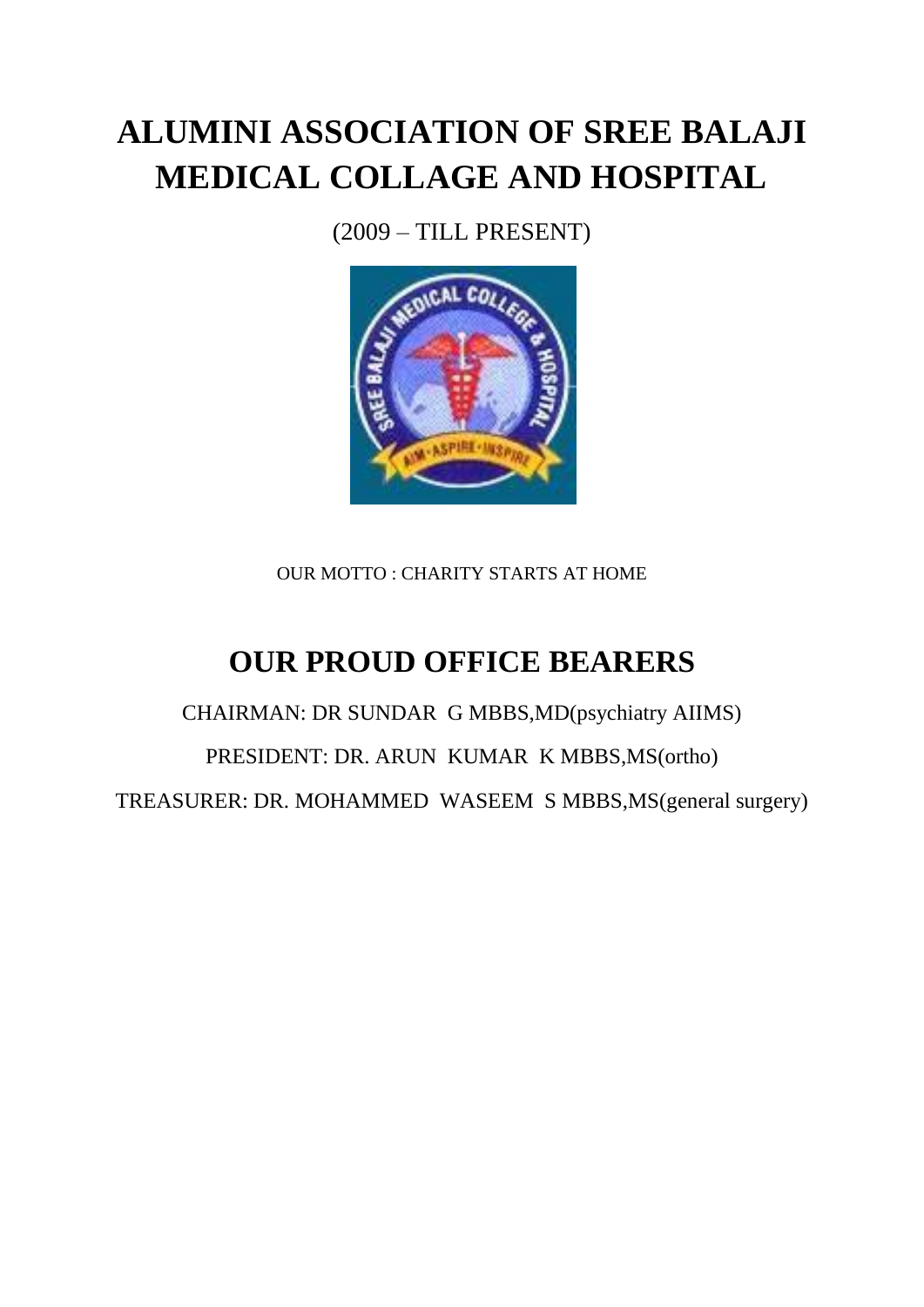#### **ABOUT US**

 This Alumini association was convened for the sole purpose of uplifting and reciprocating the blessings which we as students have cherished for our home institution Sree Balaji medical college and hospital. Our relationship with our alma mater does not stop when we left our institution, there are immense evidences to prove our gratitude and this Alumini association is a hallmark of our gratitude.

 The association was started in 2009 when the first batch left the collage immortals  $(2003 - 2004)$  batch. We have a meeting every year on the 2nd Sunday of December where the Alumini students meet and cherish their memories. We also plan to provide our alma mater as a token of appreciation a small renovation or upgradation of the available resources.

 The office bearers hold their position for a period of 3 years. They are unanimously elected by a voting process which is held during our annual convention.

 By the blessings of the almighty we have successfully forged the union of many great minds and personalities of our esteemed institution. We hope to carry it forward every year as more young doctors are being added into the society.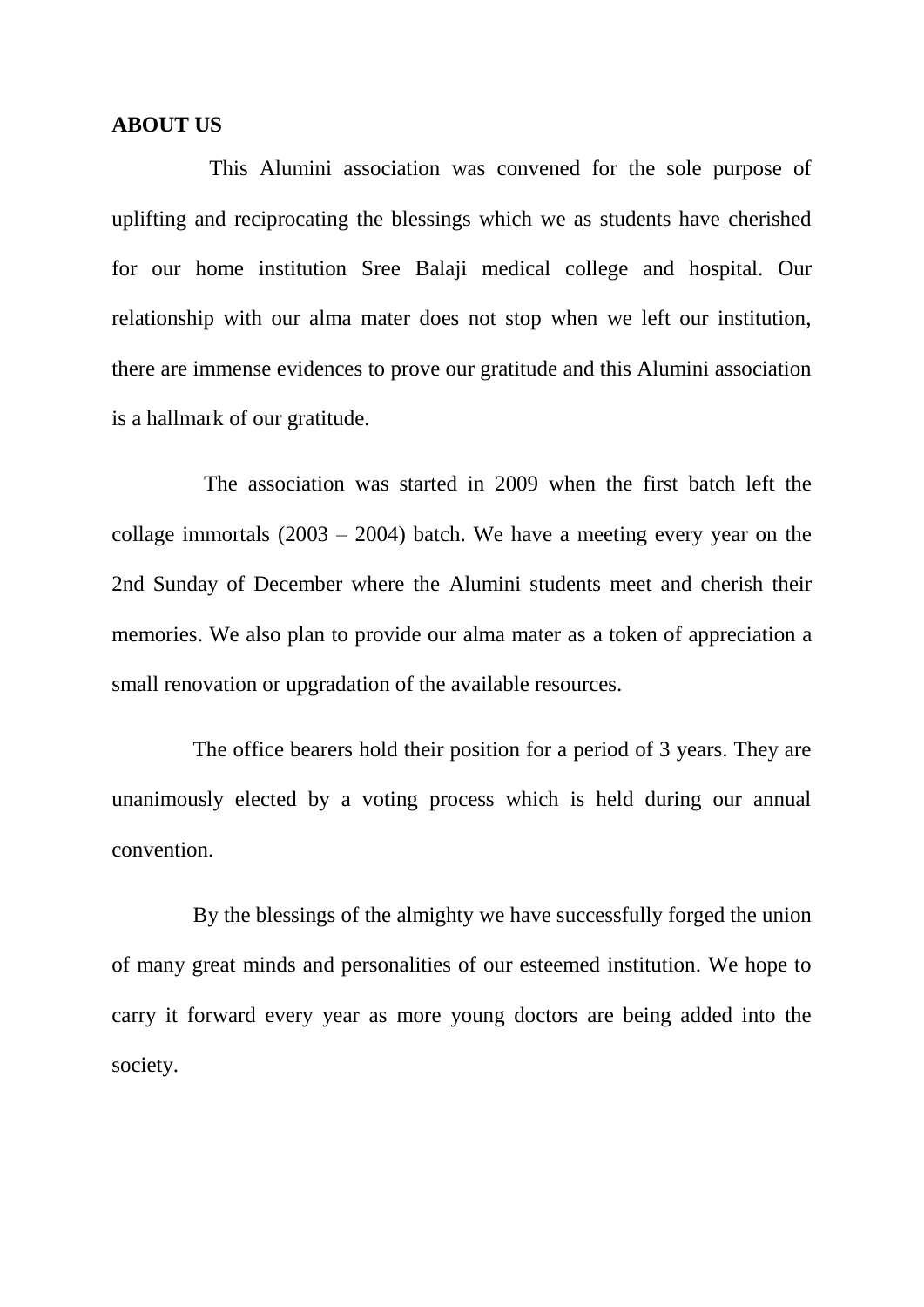### **THE FIRST ALUMINI MEETING OF SREE BALAJI MEDICAL COLLAGE AND HOSPITAL**

DATE 13/12/2009 (Sunday)

VENUE : T R RAMAN HALL

#### **MINUTES OF THE MEETING**

#### ELECTION OF THE OFFICE BEARERS FOR (2009 – 2011)

DISCUSSION OF THE VARIOUS AREAS WHERE ASSISTANCE IS REQUIRED FOR THE INSTITUTION.

PROPOSAL FOR THE MODERNIZATION OF THE BOYS HOSTEL TOILETS BY THE PERSIDENT TO THE DEAN

LIST OF NEW BOOKS TO BE DONATED TO THE COLLAGE LIBRARY:

- Braunwald's Heart Disease e-dition, 8th Edition
- Neurology in Clinical Practice edition, 5th Edition
- Rook's Textbook of Dermatology, Seventh Edition
- Sabiston Textbook of Surgery, 18th Edition
- Adams and Victor's Principles of Neurology, Ninth Edition (Adams & Victor's Principles of Neurology)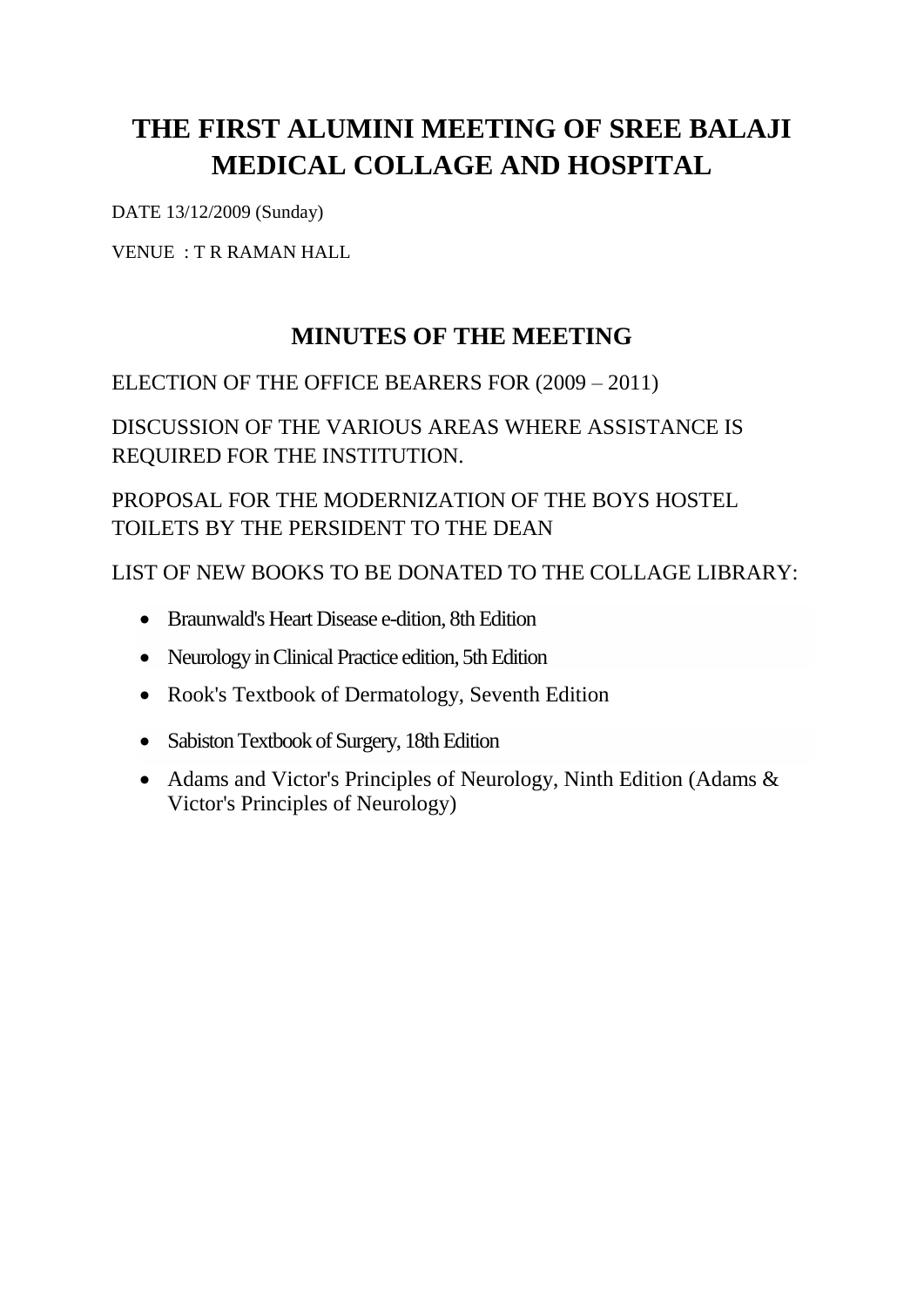### **THE SECOND ALUMINI MEETING OF SREE BALAJI MEDICAL COLLAGE AND HOSPITAL**

DATE 12/12/2010

VENUE : T R RAMAN HALL

### **MINUTES OF THE MEETING**

#### WELCOMING THE LEGENDS BATCH (2004 – 2005) TO THE ALUMINI ASSOCIATION

DISCUSSION OF THE VARIOUS AREAS WHERE ASSISTANCE IS REQUIRED FOR THE INSTITUTION

DISCUSSION OF THE FINACIAL ALLOCATMENT FOR THE YEAR

#### PROPOSAL FOR THE FACELIFT OF THE COLLAGE GARDEN BY THE PRESIDENT TO THE DEAN.

LIST OF NEW BOOKS TO BE DONATED TO THE COLLAGE LIBRARY:

- Schwartz's Principles of Surgery, Ninth Edition
- Williams Obstetrics: 23rd Edition
- Gray's Anatomy, 40th Edition
- Robbins & Cotran Pathologic Basis of Disease, 8th Edition
- Apley's System of Orthopaedics and Fractures, Ninth edition.
- Sabiston and Spencer's Surgery of the Chest: Expert Consult Online and Print (2-Volume Set), 8e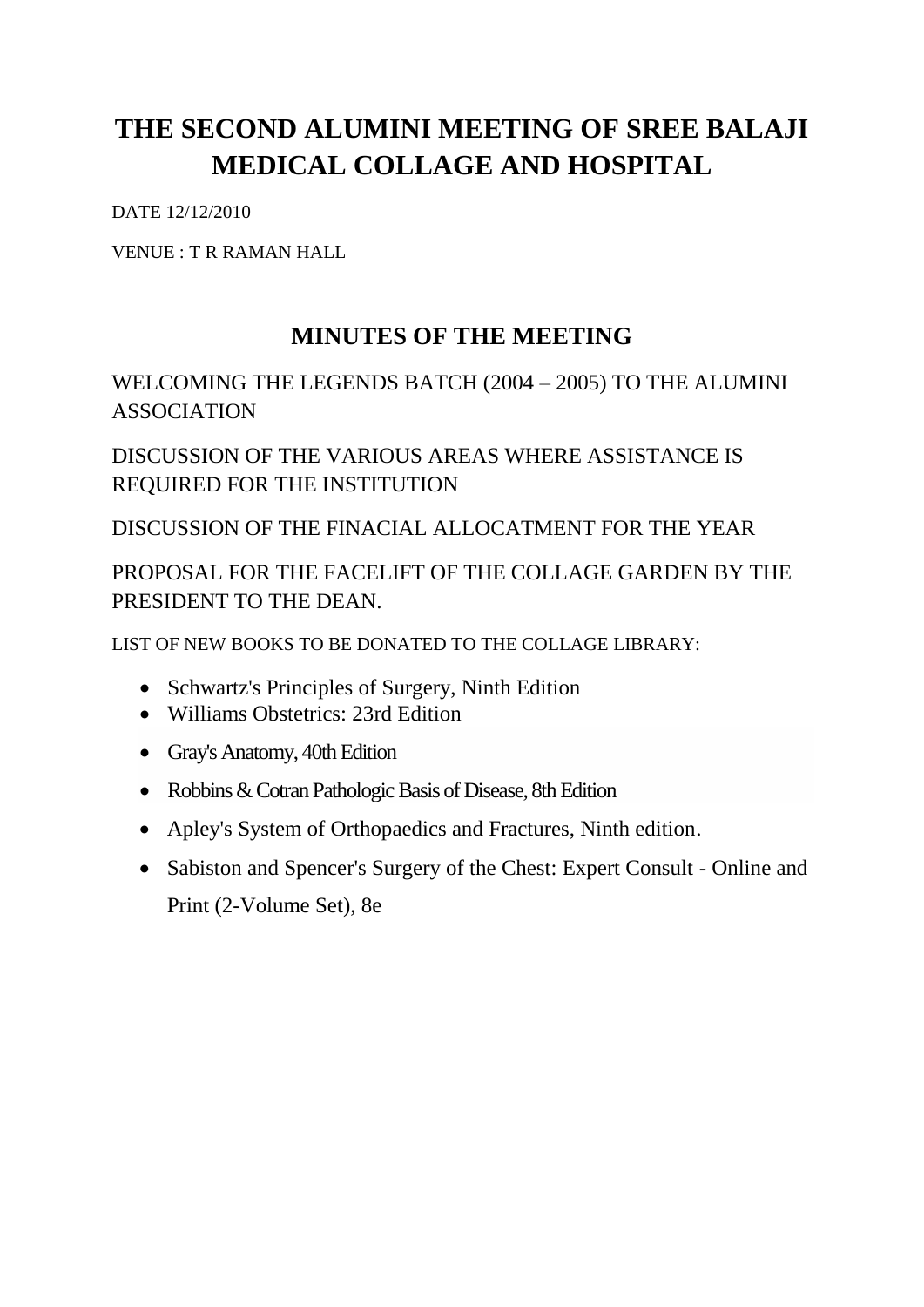### **THE THIRD ALUMINI MEETING OF SREE BALAJI MEDICAL COLLAGE AND HOSPITAL**

DATE : 11/12/2011

VENUE : T R RAMAN HALL

#### **MINUTES OF THE MEETING**

WELCOMING THE ARISTONS BATCH (2005 – 2006) TO THE ALUMINI ASSOCIATION

DISCUSSION OF THE FINACIAL ALLOCATMENT FOR THE YEAR

DISCUSSION OF THE VARIOUS AREAS WHERE ASSISTANCE IS REQUIRED FOR THE INSTITUTION

PROPOSAL FOR THE FACELIFT OF THE COLLAGE LECTURE HALLS BY THE PRESIDENT TO THE DEAN

LIST OF NEW BOOKS TO BE DONATED TO THE COLLAGE LIBRARY

- Sherlock's Diseases of the Liver and Biliary System, 12th Edition
- Harrison's Principles of Internal Medicine: Volumes 1 and 2, 18th Edition
- Hurst's the Heart, 13th Edition: Two Volume Set
- Devita, Hellman, and Rosenberg's Cancer: Principles and Practice of **Oncology**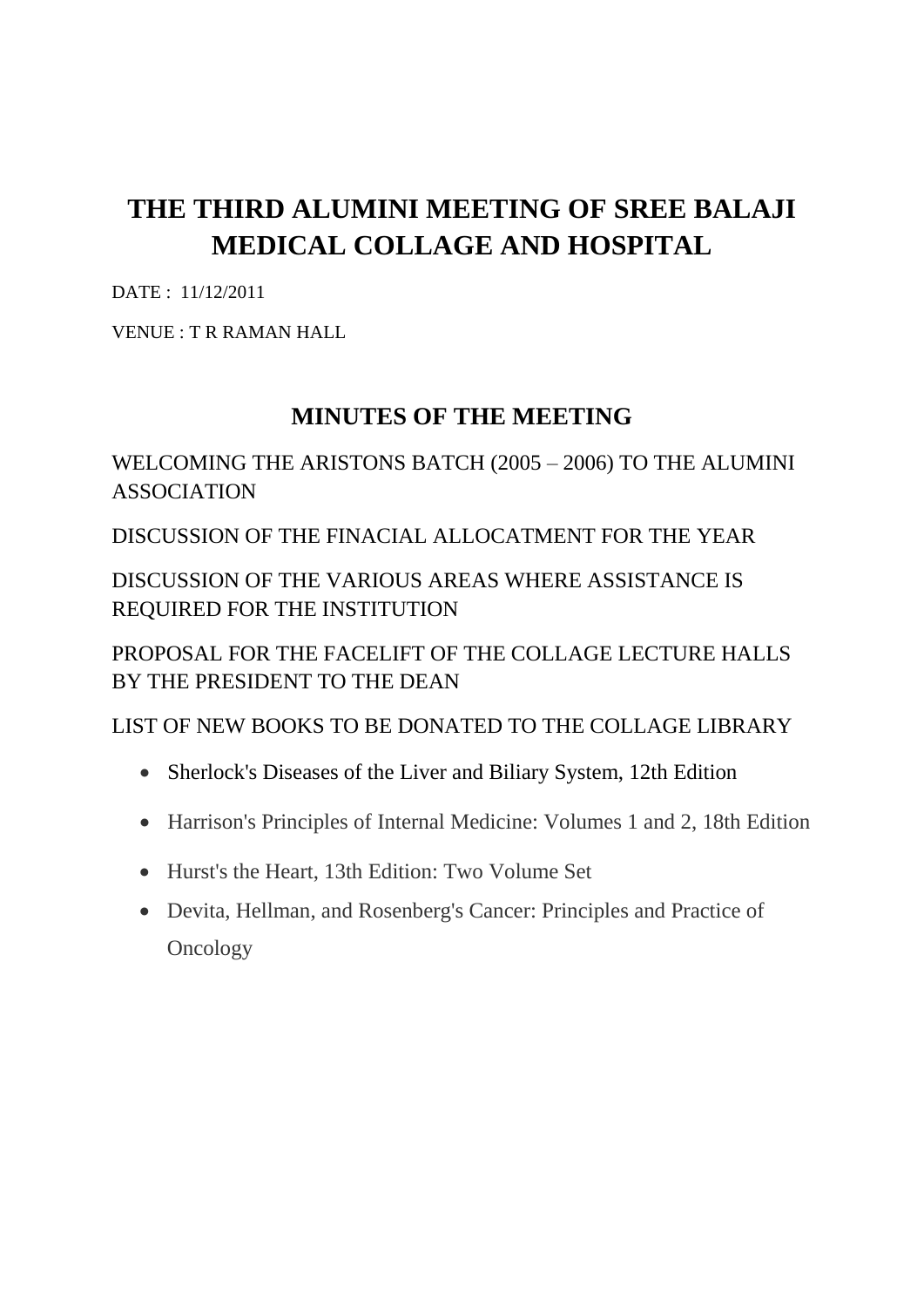### **THE FOURTH ALUMINI MEETING OF SREE BALAJI MEDICAL COLLAGE AND HOSPITAL**

DATE : 9/12/2012

VENUE : T R RAMAN HALL

#### **MINUTES OF THE MEETING**

#### WELCOMING THE CELESTIANS BATCH (2006 – 2007) TO THE ALUMINI ASSOCIATION

ELECTION OF THE OFFICE BEARERS FOR (2012 – 2014)

- CHAIRMAN: DR NISHAANTH MK MBBS
- PRESIDENT: DR VETRI KUMAR MK MBBS,MS (ortho)
- TREASURER: DR PAVITHRA RAMAKRISHNAN MBBS,MS (obg)

DISCUSSION OF THE FINACIAL ALLOCATMENT FOR THE YEAR

PROPOSAL FOR THE DONATION OF LCD PROJECTORS FOR THE COLLAGE LECTURE HALLS BY THE PRESIDENT TO THE DEAN

LIST OF NEW BOOKS TO BE DONATED TO THE COLLAGE LIBRARY

- Fishman's Pulmonary Diseases and Disorders, Fourth Edition
- Goodman and Gilman's The Pharmacological Basis of Therapeutics, Twelfth Edition
- Berek and Novak's Gynecology
- Williams Textbook of Endocrinology, 12th Edition
- Youmans Neurological Surgery, 4-Volume Set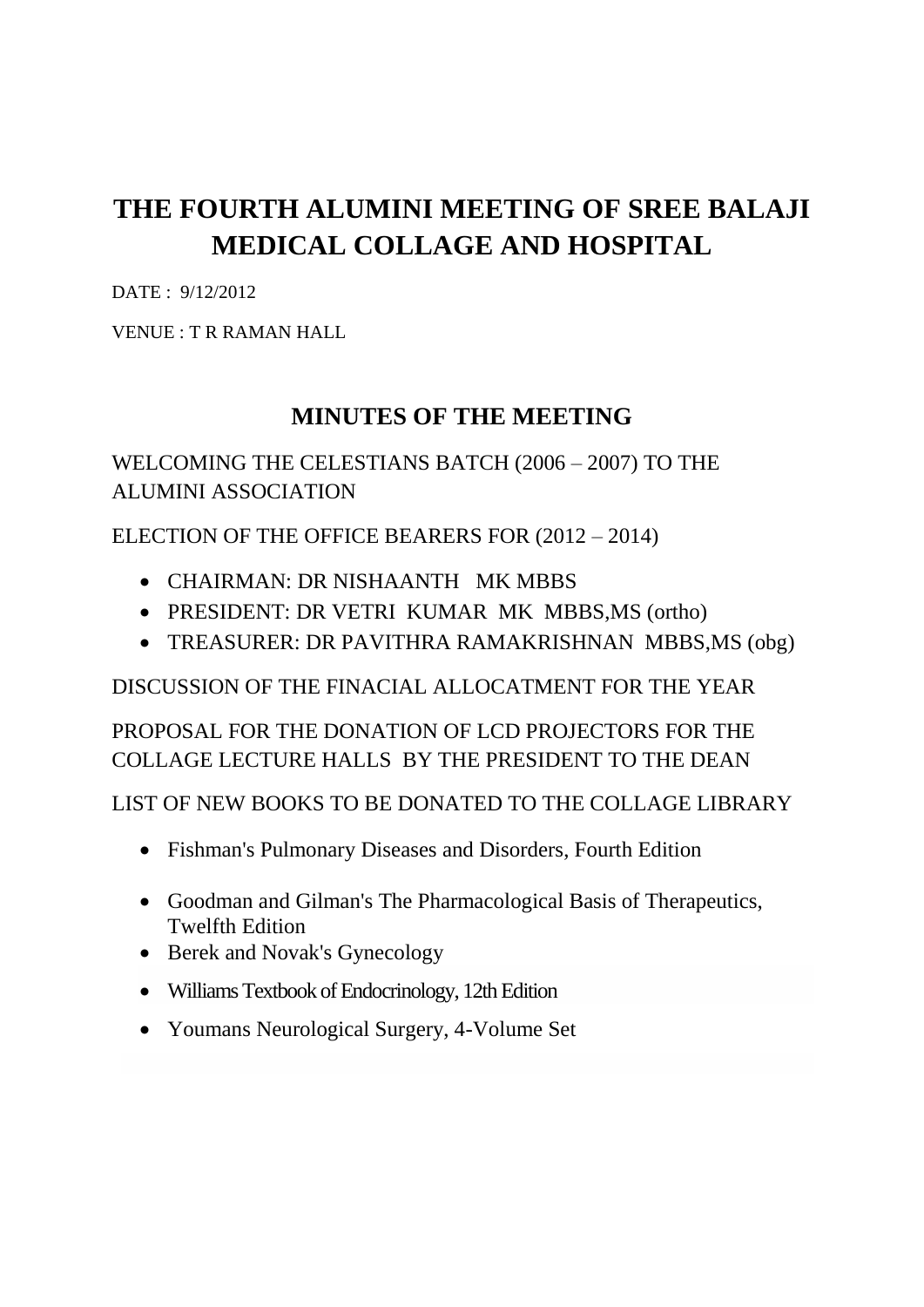### **THE FIFTH ALUMINI MEETING OF SREE BALAJI MEDICAL COLLAGE AND HOSPITAL**

DATE : 9/12/2013

VENUE : T R RAMAN HALL

#### **MINUTES OF THE MEETING**

#### WELCOMING THE XORTICANZ BATCH (2007 – 2008) TO THE ALUMINI ASSOCIATION

DISCUSSION OF THE FINACIAL ALLOCATION FOR THE YEAR

PROPOSAL FOR THE DONATION OF FANS, WALL CLOCKS, TABLES, CHAIRS FOR THE COLLAGE BY THE PRESIDENT TO THE DEAN

LIST OF NEW BOOKS TO BE DONATED TO THE COLLAGE LIBRARY

- Kelley's Textbook of Rheumatology, 9th Edition
- Cardiac Surgery in the Adult, Fourth Edition
- Kirklin/Barratt-Boyes Cardiac Surgery: Expert Consult Online and Print (2-Volume Set)
- Brenner and Rector's The Kidney, 9th Edition
- Smith's Textbook of Endourology, 3rd Edition
- Campbell-Walsh Urology, 10th Edition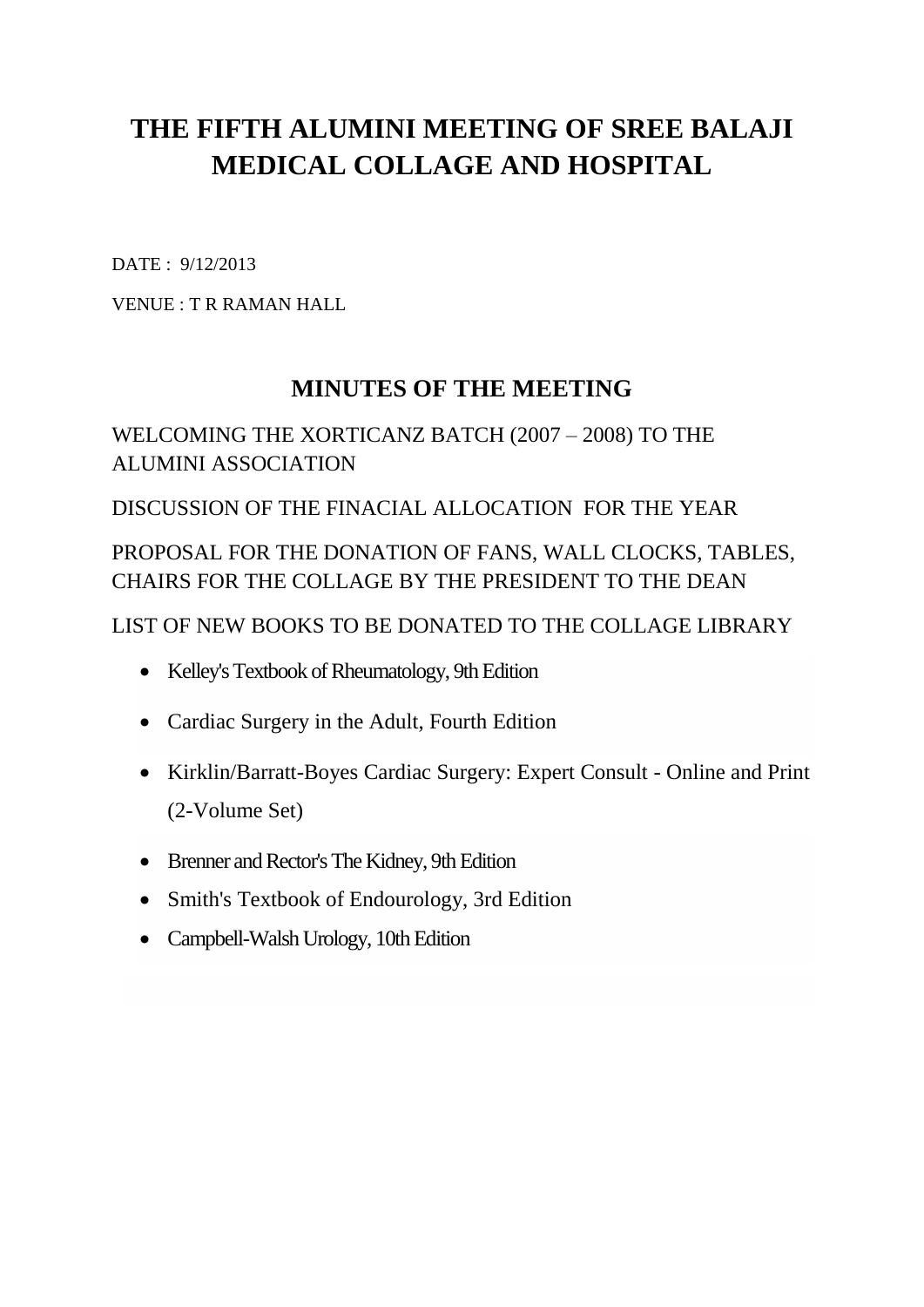### **The Sixth Alumini meeting of Sree Balaji Medical College And Hospital**

Date : 15/12/2014 (sunday)

Venue : T.R.Raman Hall

#### **Minutes of the meeting**

Welcoming the (2008-2009) batch to the alumini association

Election of the office bearers for (2014 -2016)

Discussion of the financial allocation for the year

Proposal for the donation black board, steel cupboards and lockers to the college

Proposal of sponsoring refreshments for CME programs were discussed by the President with the Dean

List of new books to be donated to the college library

- **1.** Goodman&gillman's the pharmacological basis of therapeutics
- **2.** Bancroft's theory and practice of histological techniques
- **3.** Nelson's text book of paediatrics
- **4.** Carpenter's human neuroanatomy 2nd edition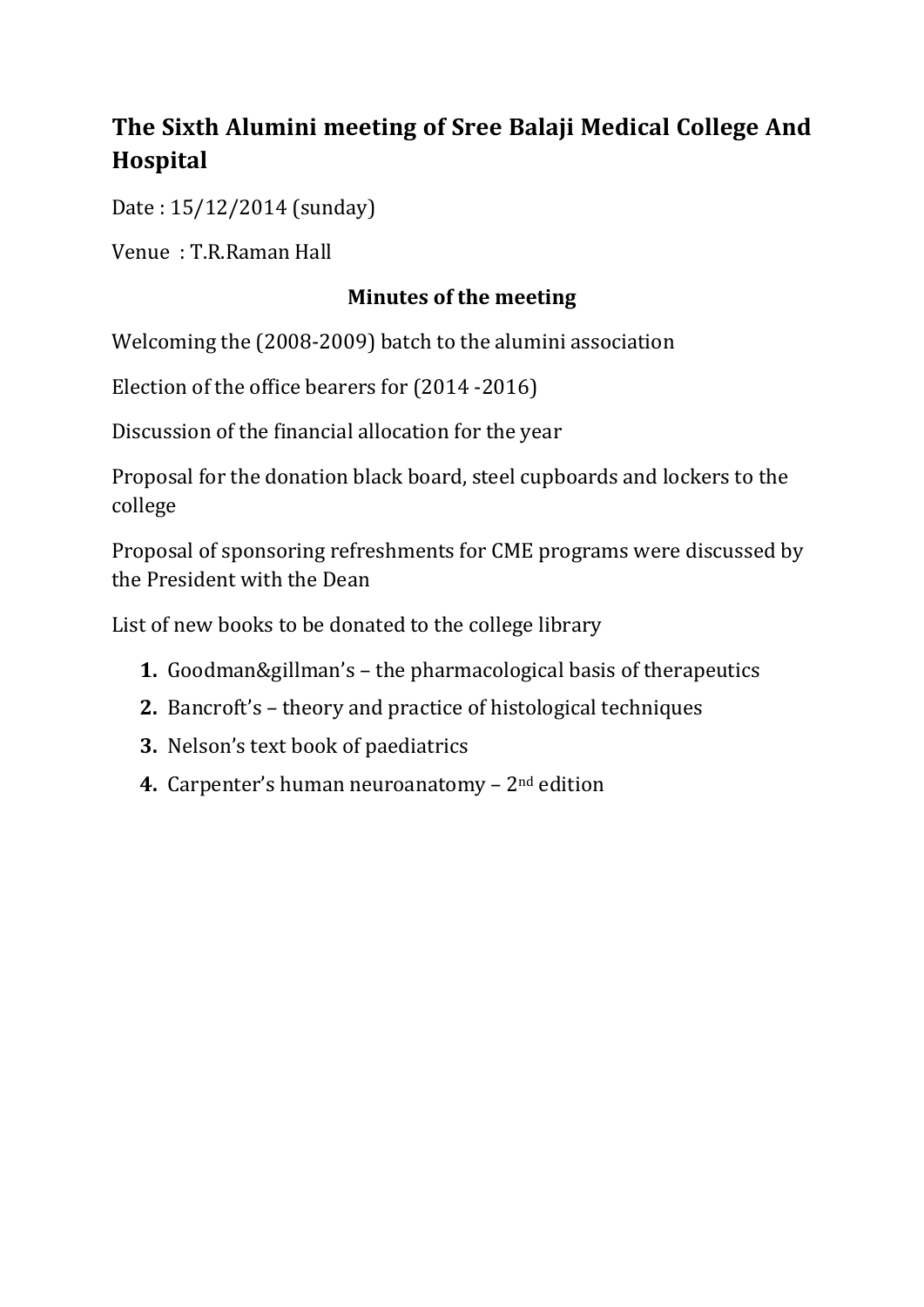### **The Seventh Alumini Meeting Of Sree Balaji Medical College And Hospital**

Date : 07/12/2015 (sunday)

Venue : T.R.Raman Hall

#### **Minutes of the meeting**

Welcoming the (2009-2010) batch to the alumini association

Discussion of the financial allotment for the year

Proposal for the donation histopathological slides, refrigerators and water coolers to the college

Proposal of sponsoring decoration and banners for conferences & CME programs were discussed by the President with the Dean

List of new books to be donated to the college library

- 1. Grays anatomy 39th edition
- 2. Ross text book of histology
- 3. Rook's text book of dermatology 9th edition